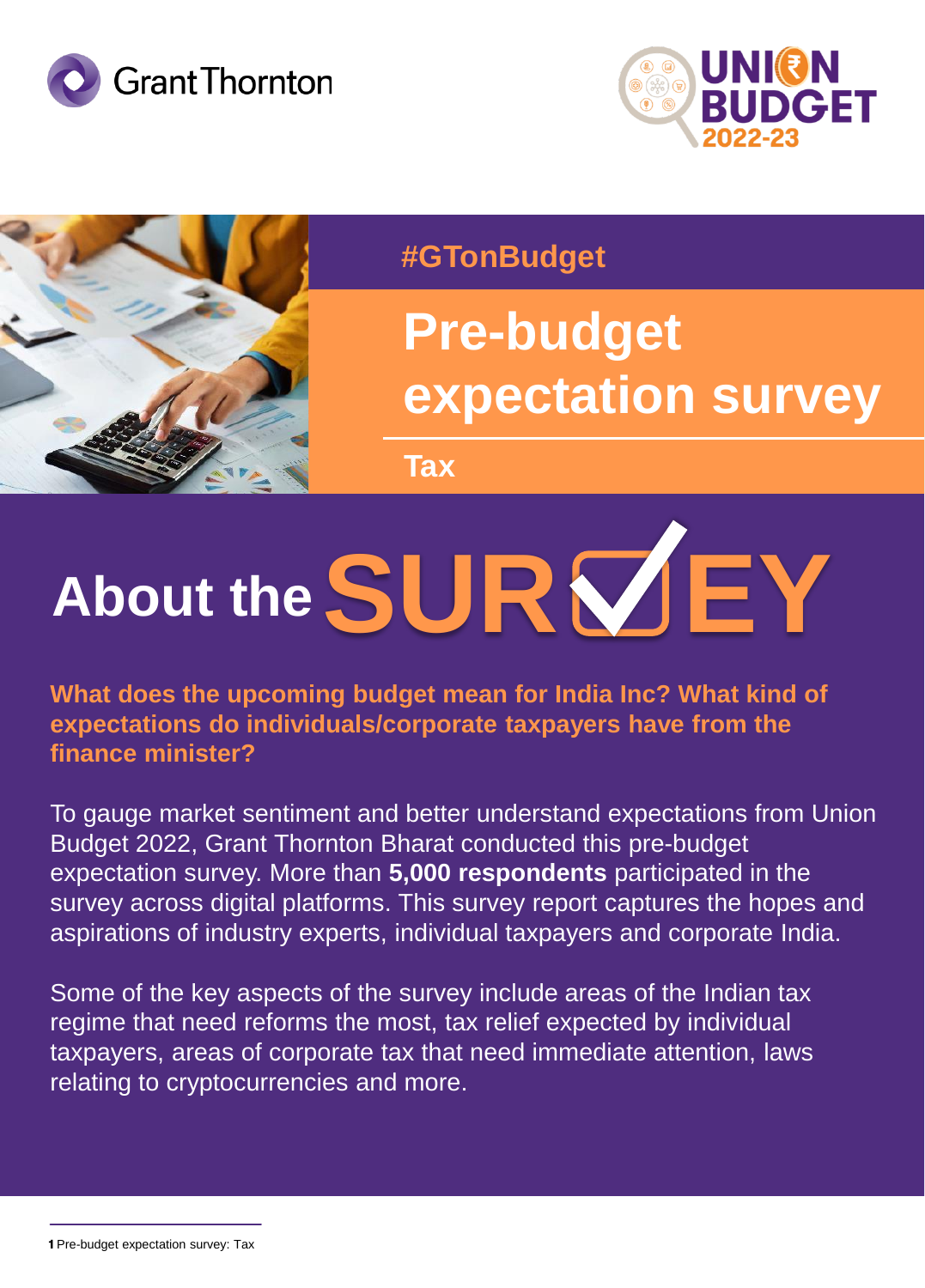### **Expert's take**



**Vikas Vasal**

**National Managing Partner - Tax Grant Thornton Bharat**

It's a tight rope walk for the government to maintain a fine balance between taxpayers' expectations and fiscal prudence. Households adversely impacted by the pandemic expect some measures that would leave more cash in their hand to bring some cheer amidst all the gloom. Businesses expect rationalisation of compliances to provide impetus to ease of doing business. Young investors are looking for clarity on taxation of cryptocurrencies and similar digital transactions.

## **Executive summary**

The pre-budget expectation survey 2022 (survey) highlights that despite the ongoing third wave of the pandemic, the overall outlook for the economy is positive. There is a strong belief that the existing growth momentum will not be impacted.

There are a lot of expectations on the personal tax front where the increase in limit under section 80C or standard deduction is on the individual taxpayers' wishlist. Taxpayers are also looking for a facelift of the optional tax regime to make it more attractive.

The survey also highlights the expectations for an overall reduction in compliance burden on corporate taxpayers. The industry expects the government to undertake revenue-neutral measures and ease the compliance burden on the TDS/TCS regime front, which will help in ease of doing business.



## 81%

Optimistic that the economy will tide the third wave



## 90%

Either increase section 80C limit or the standard deduction



67%

Favour streamlining tax compliance and expanding scope of reduced tax rates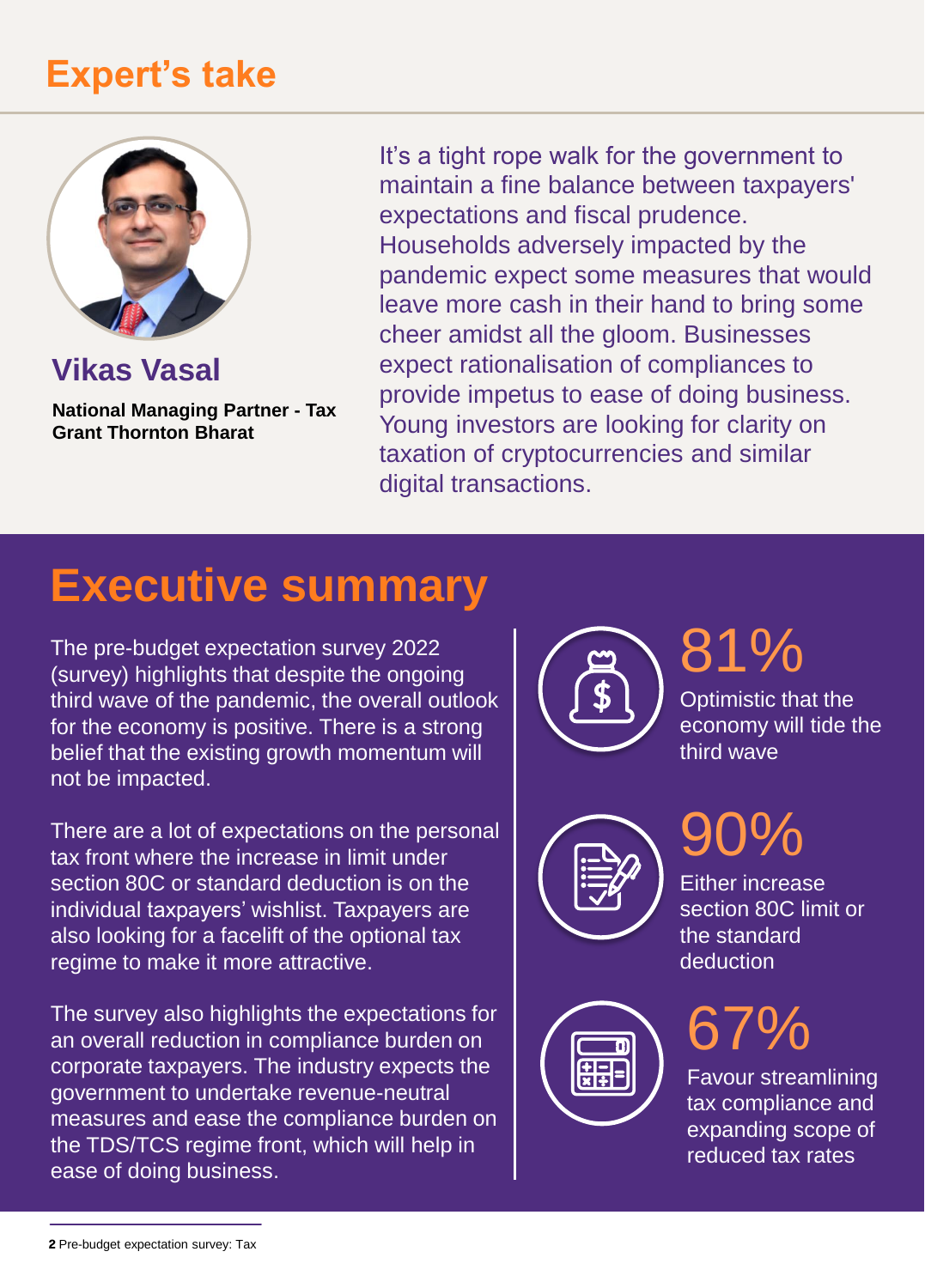## **Survey findings**



### **Taxpayers are inclined towards measures that will provide immediate respite.**

**Considering the ongoing third wave of the pandemic, do you think that the Indian economy will show resilience and continue to grow in 2022?**



**Yes**



**No**

**9%**

**Can't say 10%**

#### **Key highlights**

The survey results highlight a high level of optimism with respect to resilience in the economy.

**81% respondents**  expect that the third wave will not cause major disruptions and the economy will continue to grow in 2022.

01

02 **Which area of the Indian tax system needs reforms the most?**



#### **Key highlights**

Majority of the respondents believe that **personal taxation**  requires the most reforms in the upcoming budget.

Customs and GST, at 25%, is another key area that needs reforms according to the survey.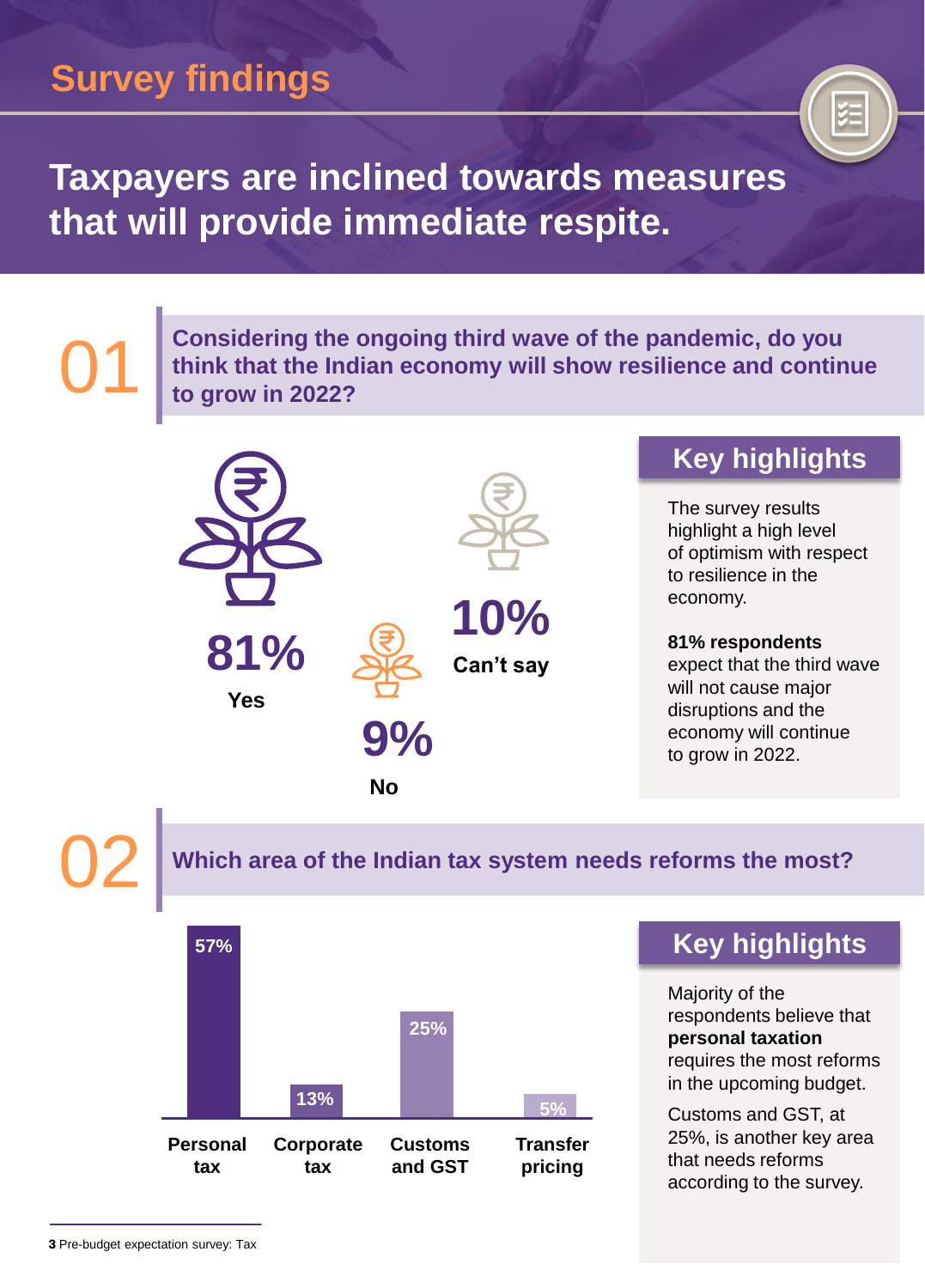03

04

**The basic exemption limit applicable to individual taxpayers was last increased in 2014 to INR 2.5 lakh from INR 2 lakh. Do you expect the government to increase the exemption limit?**



**Can't say**

#### **Key highlights**

**69% respondents**  expect that the government would increase the basic exemption limit applicable to individual taxpayers.

Interestingly, 26% of the respondents do not feel that the limits will be tinkered in this budget.

**What relief can be provided to individual taxpayers in the upcoming budget?**

| 57% | <b>Raise deduction limit under</b><br>section 80C; currently INR 1.5<br>lakh                               |
|-----|------------------------------------------------------------------------------------------------------------|
| 33% | <b>Raise standard deduction;</b><br>currently INR 50,000                                                   |
| 6%  | <b>Raise deduction limit under</b><br>section 80D for medical<br>insurance; currently<br><b>INR 25,000</b> |
|     | <b>Excluding benefits received</b><br>for setting up home-offices<br>from perquisite taxation              |

#### **Key highlights**

Overall, **90% of the respondents** feel that the government should either increase section 80C deduction limit or the standard deduction in the upcoming budget.

In the 2021 survey, **only 52% respondents** felt that the government would increase these limits.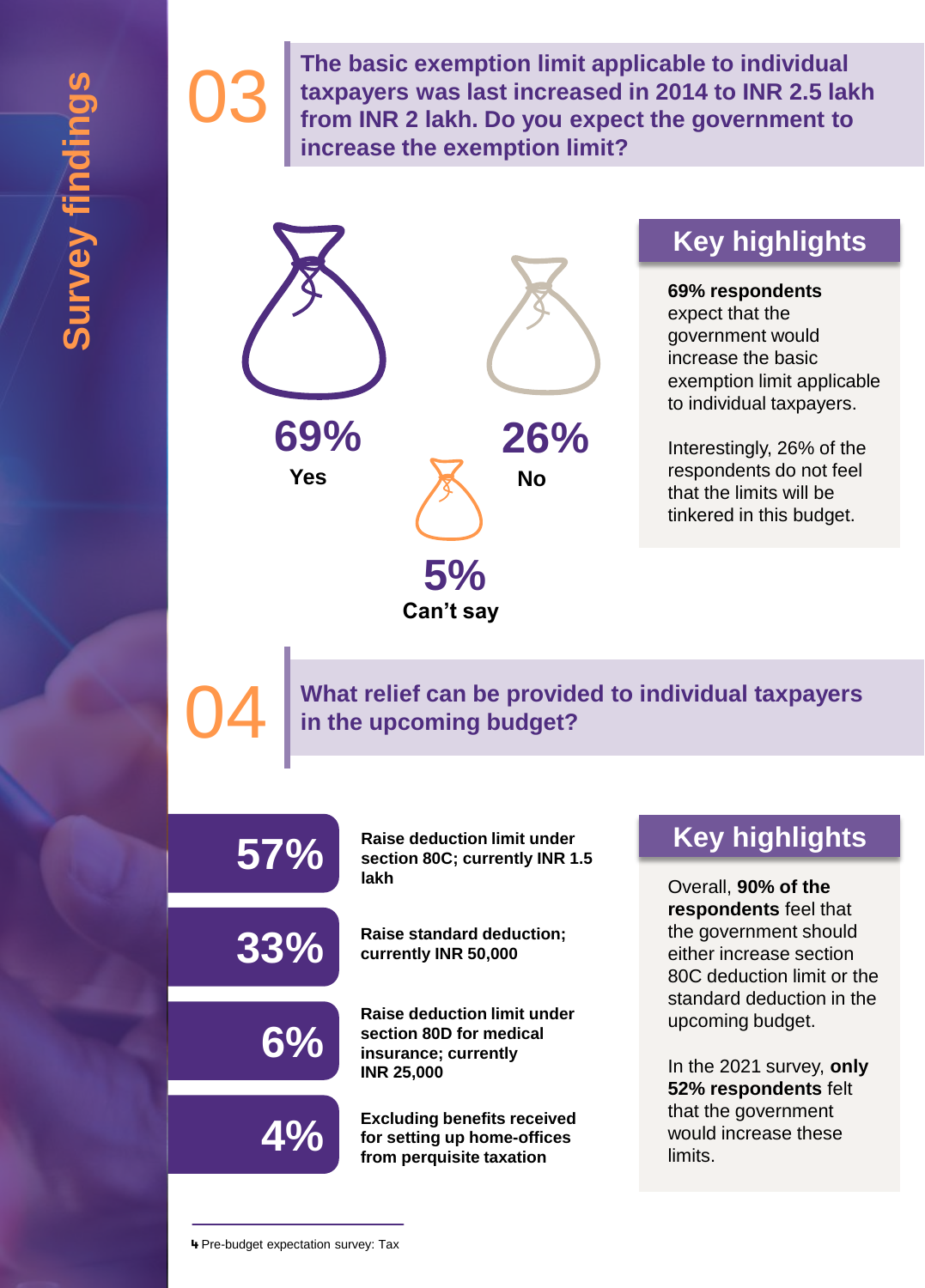# 05

**Do you expect the government to overhaul/revamp the Optional Personal Tax Regime introduced in 2020, to make it more attractive and achieve the twin objective of reducing compliance burden and simplifying tax laws?**



#### **Key highlights**

**Seven in 10** feel that the government will revamp the Optional Personal Tax Regime in the upcoming budget.

However, **one-fifth respondents** do not expect any change in the existing regime.

**No**

06 **Currently, homeowners can claim a total deduction of occupied and let-out house property). Do you expect INR 200,000 on interest paid on home loan (both selfthe government to increase this limit?**



**Yes – separate thresholds should be provided for self-occupied and let-out house properties**

#### **Key highlights**

#### **66% respondents** are

in favour of introduction of separate limits of interest deduction for self-occupied and let-out house properties.

27% feel that no change is expected at this point.

**No 27%**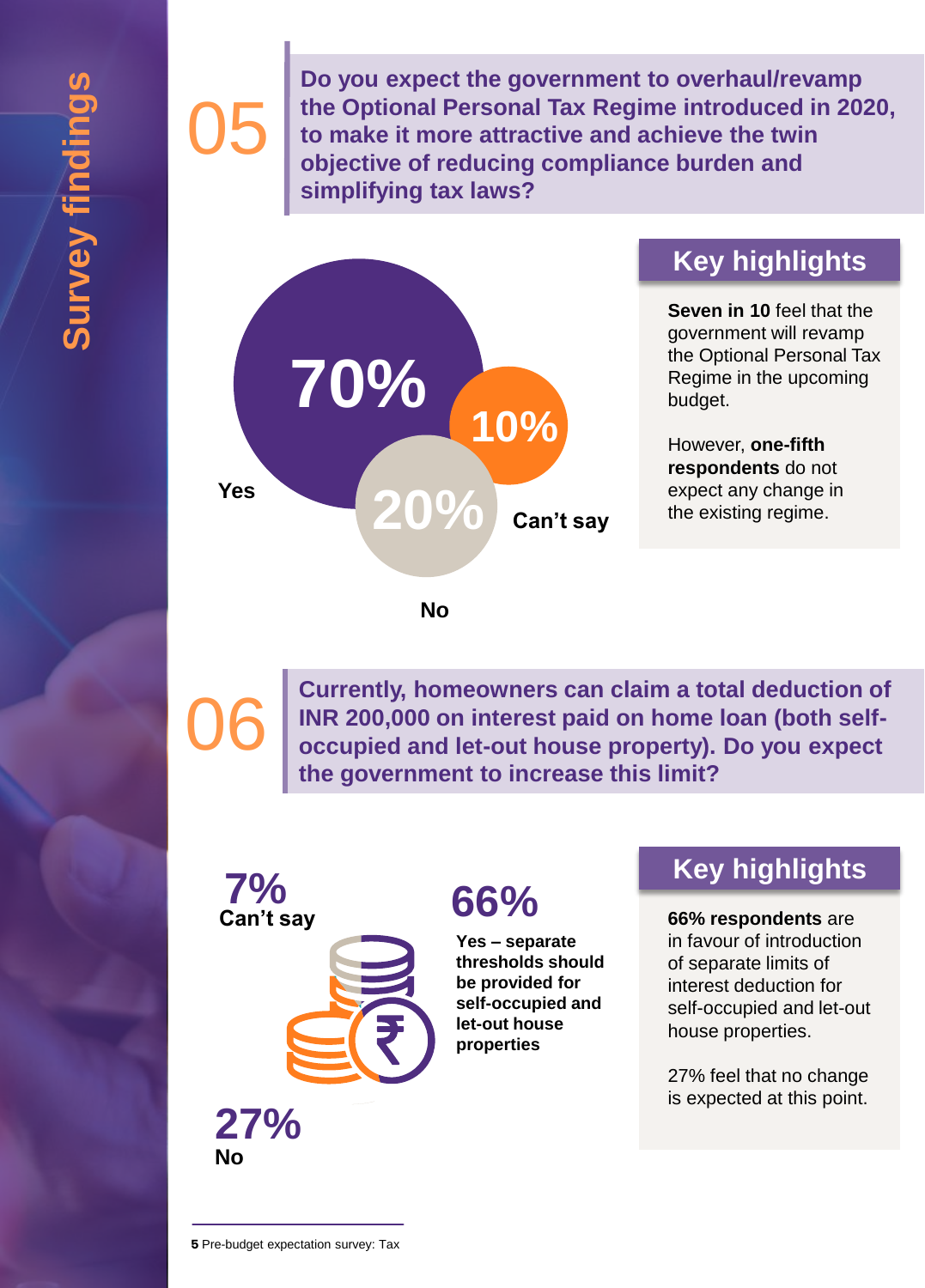**Based on your experience, do you think that the new Faceless Assessment Scheme has met its intended objective of improving the quality and effectiveness of the scrutiny process?**



#### **Key highlights**

**46% respondents** found the Faceless Assessment Scheme to have met its intended objective. However, **30% respondents** did not agree with this sentiment.

This is reflected in the number of writ petitions filed on various procedural aspects of the scheme, such as refusing personal hearing request and inadequate time for submitting responses.

07

08 **Which area needs immediate attention from a corporate taxation perspective?**

# **39%**

**Overall reduction in compliance obligations on corporate taxpayers**

# **21%**

**Abolition of Minimum Alternate Tax for all corporate taxpayers**

## **28%**

**15% corporate tax rate should be extended to all taxpayers (including service sector) and should be linked with new investment(s) instead of new entity**

**12%**

**Clarifications on equalisation levy imposed on e-commerce transactions**

#### **Key highlights**

**39% respondents** consider overall reduction in compliance obligations as the key area that needs immediate attention. This is followed by **28% respondents** who feel that the 15% corporate tax rate should be extended to all sectors.

While streamlining the tax compliance will improve ease of doing business, reducing the corporate tax rates for all sectors will encourage further investment and generate employment.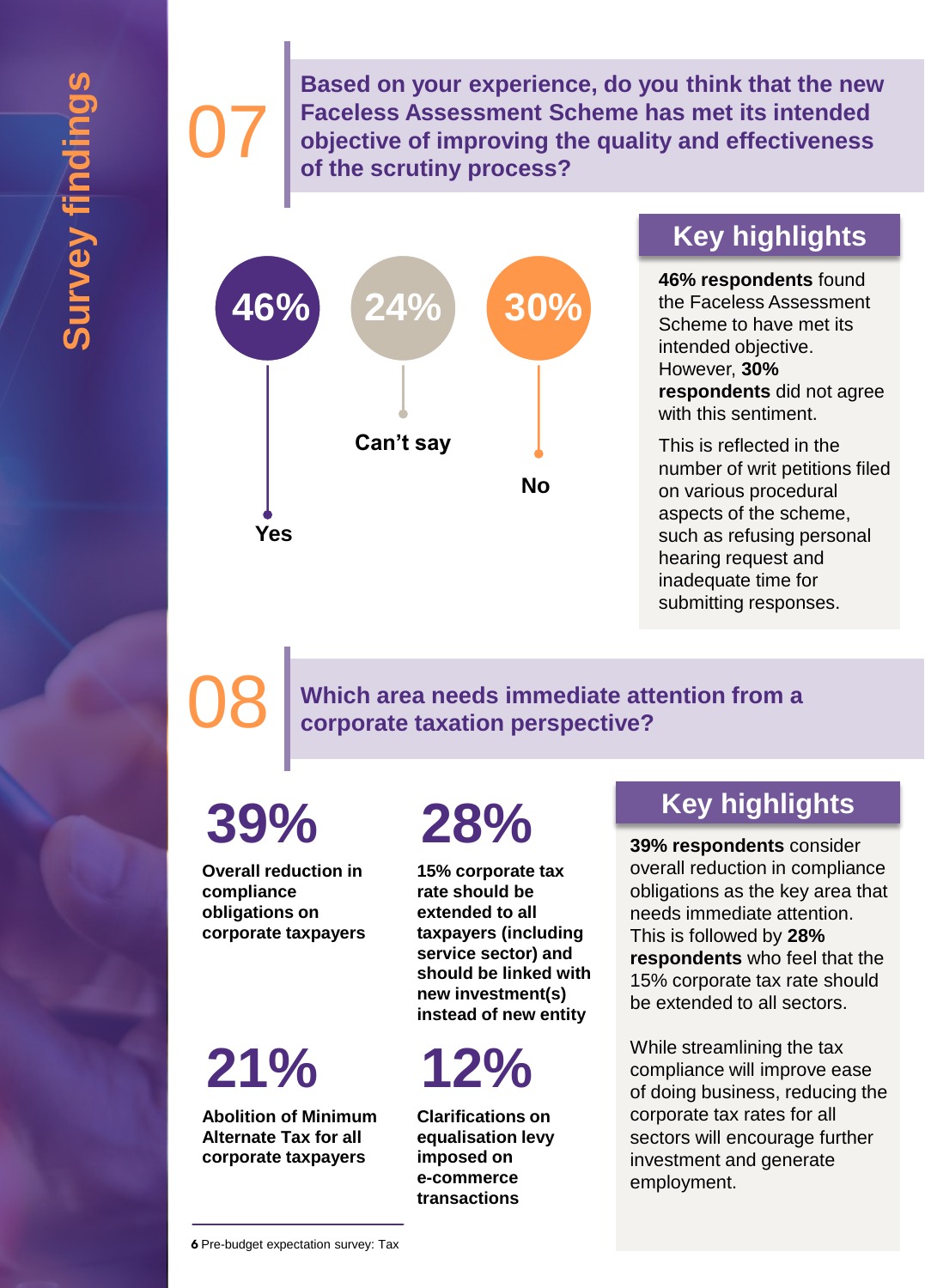**OS TDS/TCS provisions needs simplification and rationalisation to reduce compliance burden of What can be done to provide relief to taxpayer rationalisation to reduce compliance burden on taxpayers. What can be done to provide relief to taxpayers?**



**Few rates (0.1% or 1%) for all TDS/TCS provisions and increasing existing thresholds. Remove overlap of TDS and TCS provision**





**Retaining 3-4 sections, which contribute majorly to tax collections together with deletion/consolidation of other sections**

#### **Key highlights**

**58% respondents** want the government to comprehensively address the challenges faced by taxpayer and do all that it takes to rationalise and simplify the TDS/TCS regime.

The results reinforce that it is time to re-look at the TDS/TCS regime in India and make necessary edits, to ensure that while revenue's interest is protected, the burden on the taxpayers is also reduced.

**Do you expect the government to provide clarity on**  taxation and regulatory aspects of cryptocurrencies in the upcoming budget?



#### **Key highlights**

Cryptocurrency as an investment medium has gained traction over the last few years. Currently, there is a lot of uncertainty around the taxation and regulatory aspects relating to cryptocurrencies in India.

**78% respondents** expect the government to provide clarity in the upcoming budget.

**7** Pre-budget expectation survey: Tax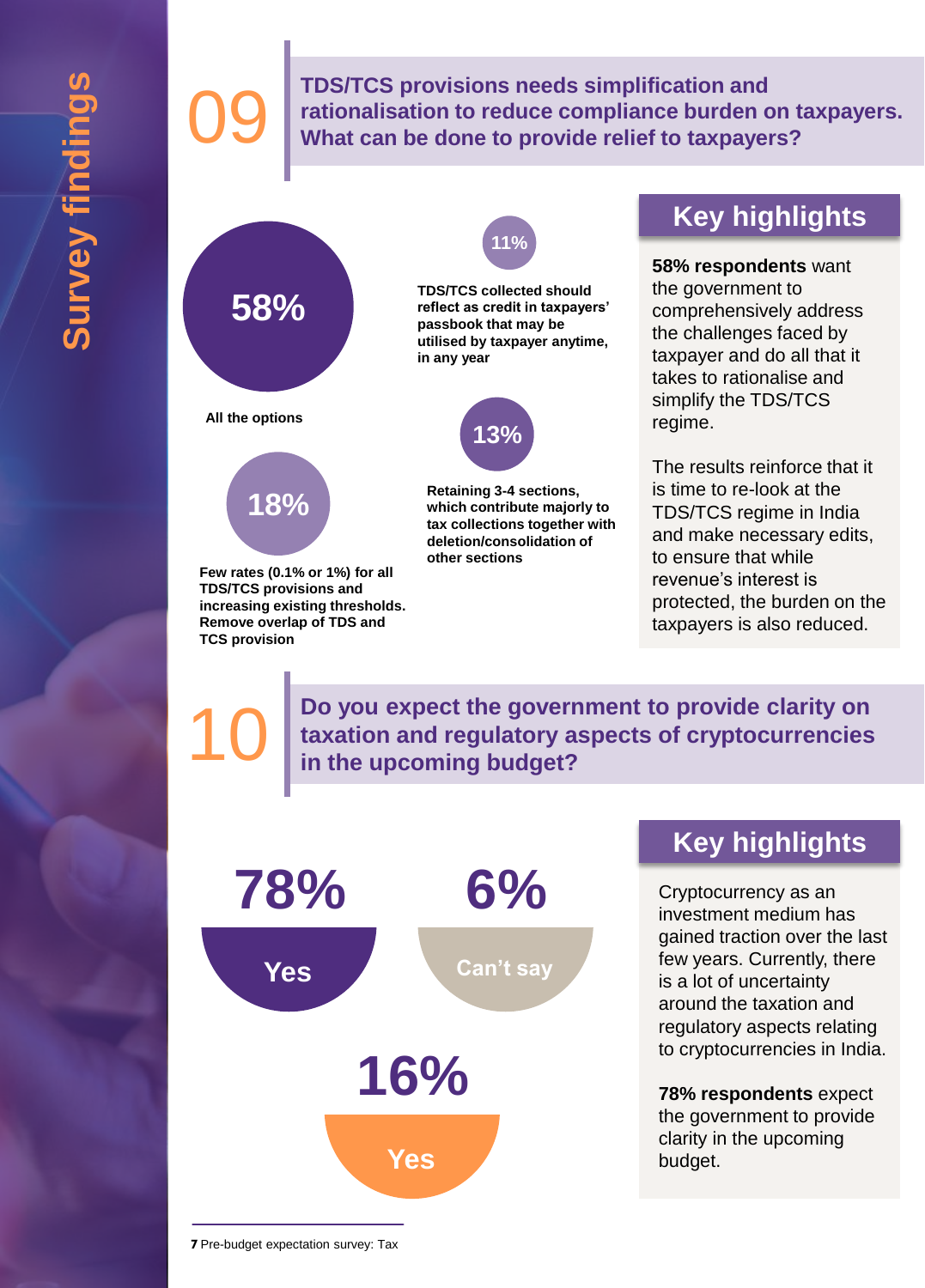**11 Do you feel that the government should<br>
announce another dispute resolution scl<br>
(such as Sabka Vishwas Scheme) for resolution scl<br>
(such as Sabka Vishwas Scheme) for resolution scl announce another dispute resolution scheme (such as Sabka Vishwas Scheme) for resolution of pending indirect tax litigations?**



#### **Key highlights**

**76% respondents** want the government to announce another dispute resolution scheme to resolve pending indirect tax litigations.

Considering the success of the earlier dispute resolution scheme, it would be helpful if the government introduces an amnesty scheme for legacy laws as well as for the initial period of GST. The scheme will be beneficial for both the government and taxpayers.

**Do you think special economic zone (SEZ) laws need an overhaul to accommodate changed circumstances?** 

| $15\%$ | Allow DTA units to operate<br>from SEZ for optimum<br>utilisation of resources                |
|--------|-----------------------------------------------------------------------------------------------|
| $7\%$  | Allow service unit to sell in<br><b>DTA in INR</b>                                            |
| $6\%$  | Allow exemption to staff<br>welfare facility like<br>cafeteria, gym, creche<br>facility, etc. |
| 72%    | All of the<br>above                                                                           |

#### **Key highlights**

Overall, **seven in 10 respondents** feel that the government should make all the required amendments in the SEZ law to accommodate changed circumstances.

In the upcoming budget, the Ministry of Commerce is likely to propose an amendment and rewriting of the SEZ law.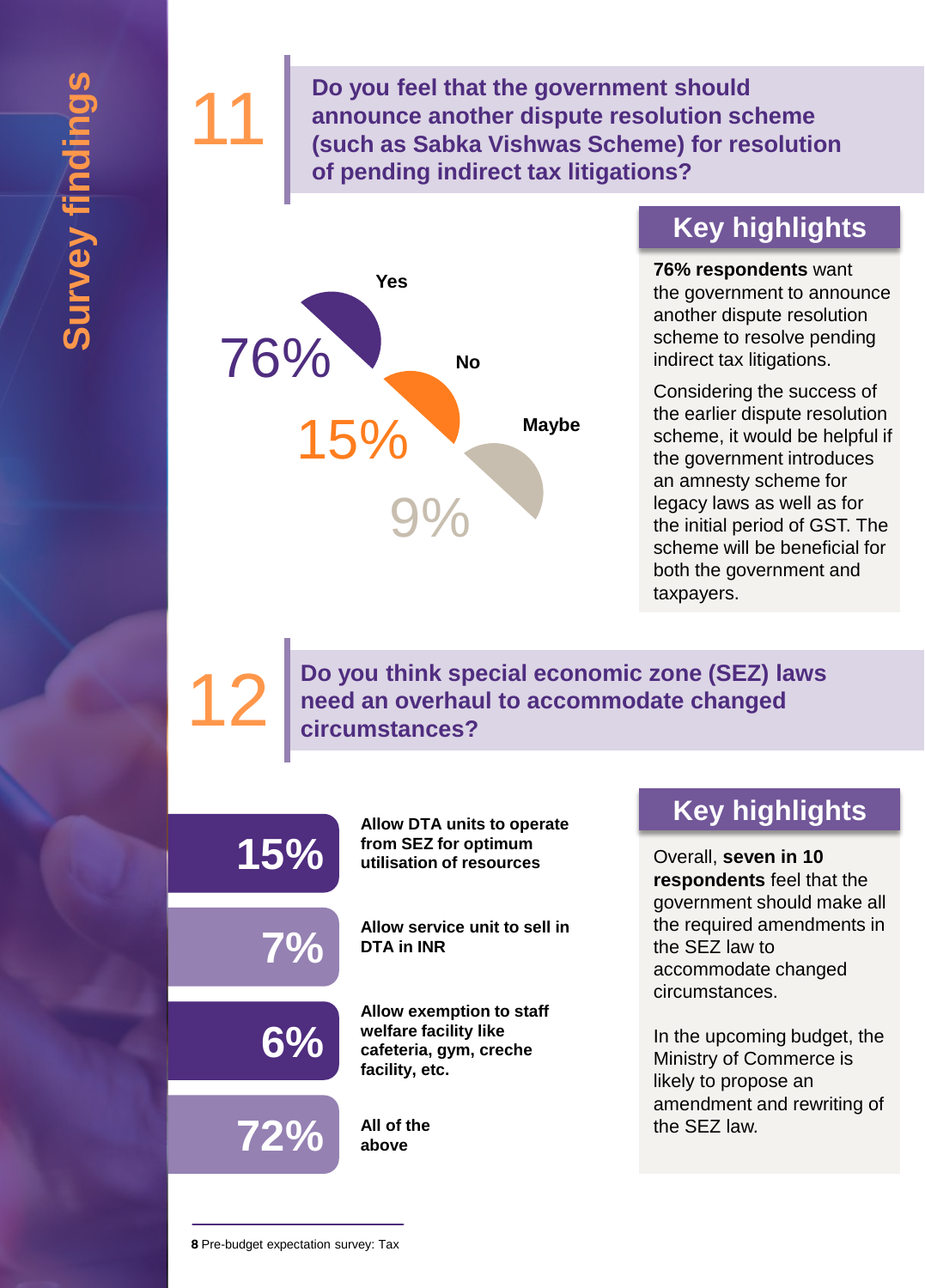## **About Grant Thornton Bharat**

Grant Thornton Bharat is a member of Grant Thornton International Ltd. The firm is at the forefront of helping reshape the values in our profession.

We are helping shape various industry ecosystems through our work across Assurance, Tax, Risk, Transactions, Technology and Consulting, and are going beyond to shape a more Vibrant Bharat.



**<sup>9</sup>** Pre-budget expectation survey: Tax